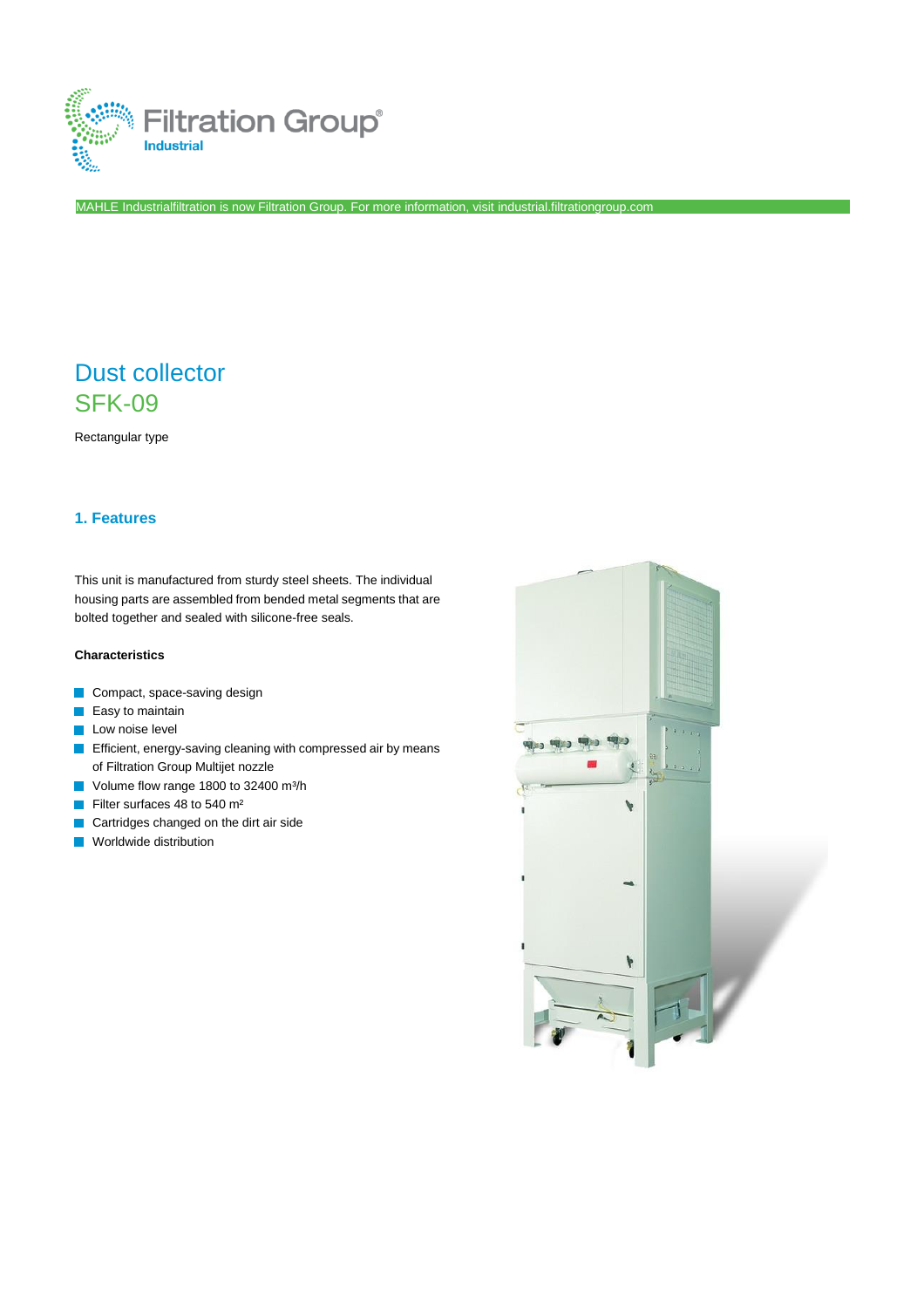## **2. Versions**







S3, with dust drawer S1, with dust bucket

#### **3. Modules and accessories**



| 1<br>Acoustic hood<br>2<br>Fan<br>3<br>Lamella valve for volume flow (optional)<br>Blow-out grid<br>4<br>Lever for lamella valve for volume flow (optional)<br>5<br>6<br>Cleaning unit (rotating wing)<br>Pressure vessel with membrane valves<br>7<br>Clean air section<br>8<br>9<br>Differential pressure gauge (optional)<br>Filter controller<br>10<br>11<br>Pressure reducer<br>12<br>Cartridge<br>13<br>Dirt air section<br>14<br>Dirt air inlet with baffle plate<br>15<br>Maintenance door<br>16<br>Dust collector hopper<br>17<br>Rack<br>18<br>Dust bucket<br>19<br>Fastening for cartridge |    |      |  |  |  |  |  |
|-------------------------------------------------------------------------------------------------------------------------------------------------------------------------------------------------------------------------------------------------------------------------------------------------------------------------------------------------------------------------------------------------------------------------------------------------------------------------------------------------------------------------------------------------------------------------------------------------------|----|------|--|--|--|--|--|
|                                                                                                                                                                                                                                                                                                                                                                                                                                                                                                                                                                                                       |    |      |  |  |  |  |  |
|                                                                                                                                                                                                                                                                                                                                                                                                                                                                                                                                                                                                       |    |      |  |  |  |  |  |
|                                                                                                                                                                                                                                                                                                                                                                                                                                                                                                                                                                                                       |    |      |  |  |  |  |  |
|                                                                                                                                                                                                                                                                                                                                                                                                                                                                                                                                                                                                       |    |      |  |  |  |  |  |
|                                                                                                                                                                                                                                                                                                                                                                                                                                                                                                                                                                                                       |    |      |  |  |  |  |  |
|                                                                                                                                                                                                                                                                                                                                                                                                                                                                                                                                                                                                       |    |      |  |  |  |  |  |
|                                                                                                                                                                                                                                                                                                                                                                                                                                                                                                                                                                                                       |    |      |  |  |  |  |  |
|                                                                                                                                                                                                                                                                                                                                                                                                                                                                                                                                                                                                       |    |      |  |  |  |  |  |
|                                                                                                                                                                                                                                                                                                                                                                                                                                                                                                                                                                                                       |    |      |  |  |  |  |  |
|                                                                                                                                                                                                                                                                                                                                                                                                                                                                                                                                                                                                       |    |      |  |  |  |  |  |
|                                                                                                                                                                                                                                                                                                                                                                                                                                                                                                                                                                                                       |    |      |  |  |  |  |  |
|                                                                                                                                                                                                                                                                                                                                                                                                                                                                                                                                                                                                       |    |      |  |  |  |  |  |
|                                                                                                                                                                                                                                                                                                                                                                                                                                                                                                                                                                                                       |    |      |  |  |  |  |  |
|                                                                                                                                                                                                                                                                                                                                                                                                                                                                                                                                                                                                       |    |      |  |  |  |  |  |
|                                                                                                                                                                                                                                                                                                                                                                                                                                                                                                                                                                                                       |    |      |  |  |  |  |  |
|                                                                                                                                                                                                                                                                                                                                                                                                                                                                                                                                                                                                       |    |      |  |  |  |  |  |
|                                                                                                                                                                                                                                                                                                                                                                                                                                                                                                                                                                                                       |    |      |  |  |  |  |  |
|                                                                                                                                                                                                                                                                                                                                                                                                                                                                                                                                                                                                       |    |      |  |  |  |  |  |
|                                                                                                                                                                                                                                                                                                                                                                                                                                                                                                                                                                                                       |    |      |  |  |  |  |  |
|                                                                                                                                                                                                                                                                                                                                                                                                                                                                                                                                                                                                       | 20 | Seal |  |  |  |  |  |

### **4. Funktional description**

The dust-laden air flows into the side of the filter housing (13). The perforated baffle plate (14) in the inlet region assures a uniform flow distribution and enables coarse particles to be pre-separated. As it flows through the cartridge (12), fine dust is separated on the surface. The filter cake is cleaned off at fixed intervals, depending on the dust load and the filter surface load. The detached dust drops down through the hopper (16) and is collected in the bucket (18). The cleaned air flows into the clean air section (8) and is discharged via the blow-out grid (4). The fully automatic compressed air cleaning system comprises a pressure vessel with membrane valves (7), an electronic  $\Delta p$  controller (10) and the cleaning units (6).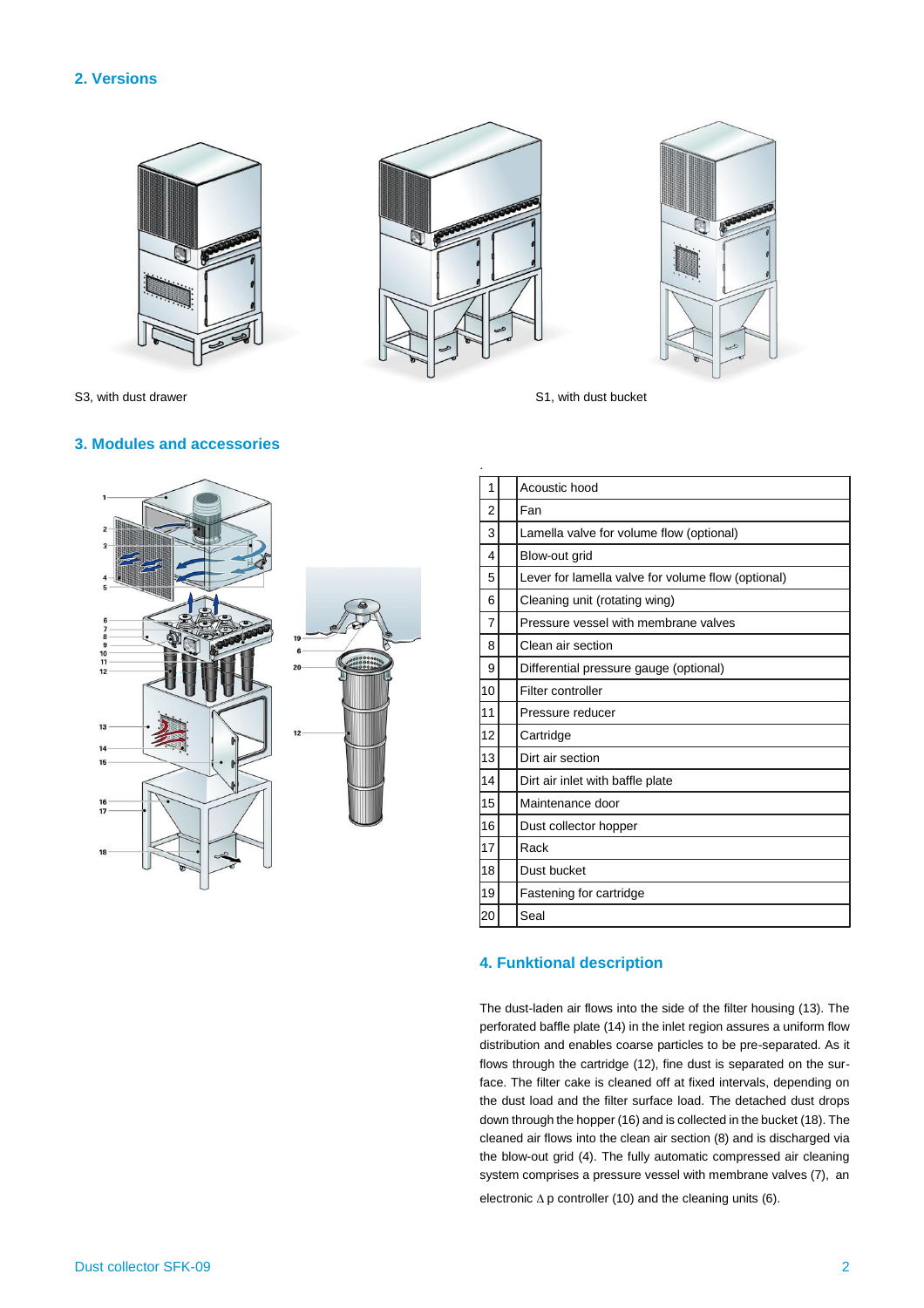# **5. Technical Data**

## **Dust collector**

**Housing material: Surface protection:**

**Max. operating pressure: Max. operating temperature:**

**Dust collector capacity\*: Maintenance doors:**

#### **Cartridges**

#### **Cleaning**

**Cleaning system: Medium:**

|                                   | ure                                   |
|-----------------------------------|---------------------------------------|
| <b>Compressed air connection:</b> | $G2$ female                           |
| Max. air pressure:                | 6 bar                                 |
| <b>Compressed air</b>             | approx. $60 \mid$ to $70 \mid$ (fad.) |
| consumption*:                     | per cleaning cycle                    |
| <b>Pulse duration:</b>            | $0.2$ s                               |
| <b>Controller:</b>                | $\Delta p$ controlled                 |
|                                   | (MFS-05 dp data sheet)                |
| Valves:                           | Electric membrane valves              |

1.0037 (DIN EN 10025) EPS powder coating, RAL 7035

> 50 °C without acoustic hood 40 °C with acoustic hood

Sizes 010x1 and 020x16: 1 St. Sizes 024x16 and 029x16: 2 St.

Filtration Group multijet nozzle Oil, dust and condensate-free compressed air at operating temperat-

Type 852 032 Ti ...\*\* (328 NKQ data sheet)

light grey - 50 mbar

Type S1: 50 l Type S3: 200 l

#### **Valves:**

\* According to version

\*\* Filter material depending on application



# **6. Dimensions**

| <b>Dust collector</b>   |                                        |                           |             |                                             |                  |      | Dimensions [mm] |      |      |      |           |  |
|-------------------------|----------------------------------------|---------------------------|-------------|---------------------------------------------|------------------|------|-----------------|------|------|------|-----------|--|
| <b>Type designation</b> | Volume<br>flow*<br>[m <sup>3</sup> /h] | No. of<br>cart-<br>ridges | <b>Size</b> | <b>Type</b><br>оf<br>con-<br>struc-<br>tion | Weight**<br>[kg] | a    | b               | c    | d    | е    | fxg       |  |
| SFK-09 004 010x10 S1    | $1800 -$<br>7200                       | 4                         | 010x10      | S <sub>1</sub>                              | 800              | 1015 | 1015            | 1100 | 3636 | 1500 | 300x300   |  |
| SFK-09 004 010x10 S3    |                                        |                           |             | S <sub>3</sub>                              | 780              |      |                 |      | 3356 | 1220 |           |  |
| SFK-09 009 016x16 S1    | $4050 -$<br>16200                      | 9                         | 016x16      | S <sub>1</sub>                              | 1630             | 1615 |                 | 1600 | 4567 | 2130 | 450x450   |  |
| SFK-09 009 016x16 S3    |                                        |                           |             | S <sub>3</sub>                              | 1470             |      |                 |      | 3786 | 1349 |           |  |
| SFK-09 012 020x16 S1    | $5400 -$                               | 12                        | 020x16      | S <sub>1</sub>                              | 2090             | 2035 |                 | 2020 | 4567 | 2130 | 600x600   |  |
| SFK-09 012 020x16 S3    | 21600                                  |                           |             | S <sub>3</sub>                              | 1940             |      | 1615            |      | 3786 | 1349 |           |  |
| SFK-09 015 024x16 S1    | $6750 -$                               | 15                        | 024x16      | S <sub>1</sub>                              | 2410             |      |                 | 2440 | 4567 | 2130 | 2x450x450 |  |
| SFK-09 015 024x16 S3    | 27000                                  |                           |             | S <sub>3</sub>                              | 2180             | 2455 |                 |      | 3786 | 1349 |           |  |
| SFK-09 018 029x16 S1    | $8100 -$                               |                           | 029x16      | S <sub>1</sub>                              | 2780             | 2875 |                 | 2860 | 4567 | 2130 |           |  |
| SFK-09 018 029x16 S3    | 32400                                  | 18                        |             | S <sub>3</sub>                              | 2520             |      |                 |      | 3786 | 1349 |           |  |

\* These values may vary depending on the nature of the dust, the composition of the air and the filter media.

\*\* Weight with fan and acoustic hood. These values may vary depending on the size of the fan.

Technical data is subject to change without notice!